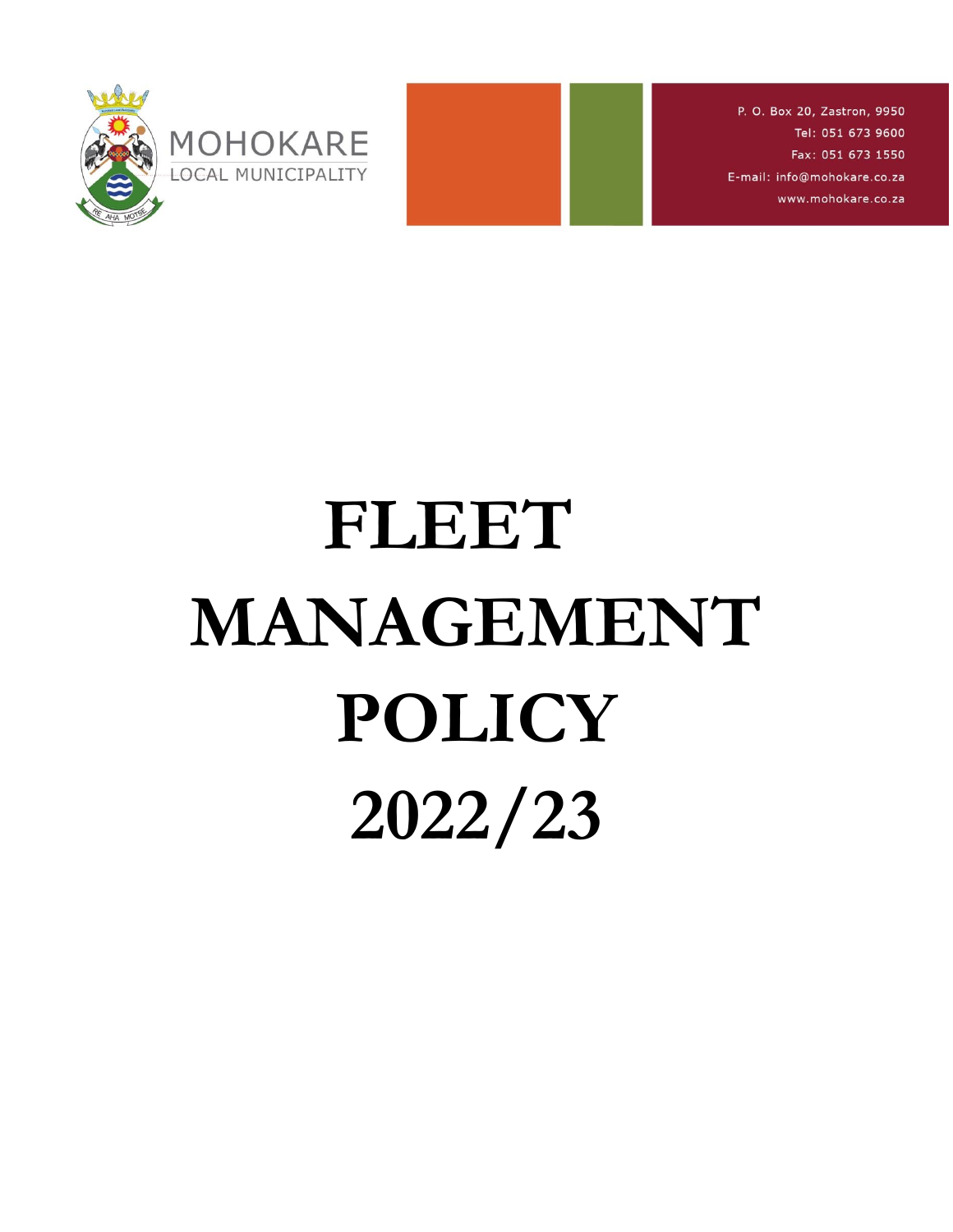#### **TABLE OF CONTENTS**

- **1. Introduction**
- **2. Objectives of the Policy**
- **3. Scope of this Policy**
- **4. Transport Management Structure**
- **5. Duties of Municipal Fleet Officer**
- **6. Who may drive a Municipal Vehicle**
- **7. Vehicles shall only be used for official purposes**
- **8. Authority to use a Vehicle**
- **9. Issuing of Vehicles**
- **10. Parking of a Municipal Vehicle**
- **11. LOG books, petrol cards, vehicle keys, and equipment**
- **12. Management Systems**
- **13. Repairs and Maintenance to Vehicles**
- **14. Vehicle Replacement**
- **15. Replacement Requests**
- **16. Fuel Management**
- **17. Marking of Vehicles**
- **18. Accident Reporting**
- **19. Reports by Municipal Fleet Officer**
- **20. Traffic offences**
- **21. Prohibited acts**
- **22. Violation of Transport Policy**
- **23. Reports by Municipal Fleet Officer**
- **24. Conclusion**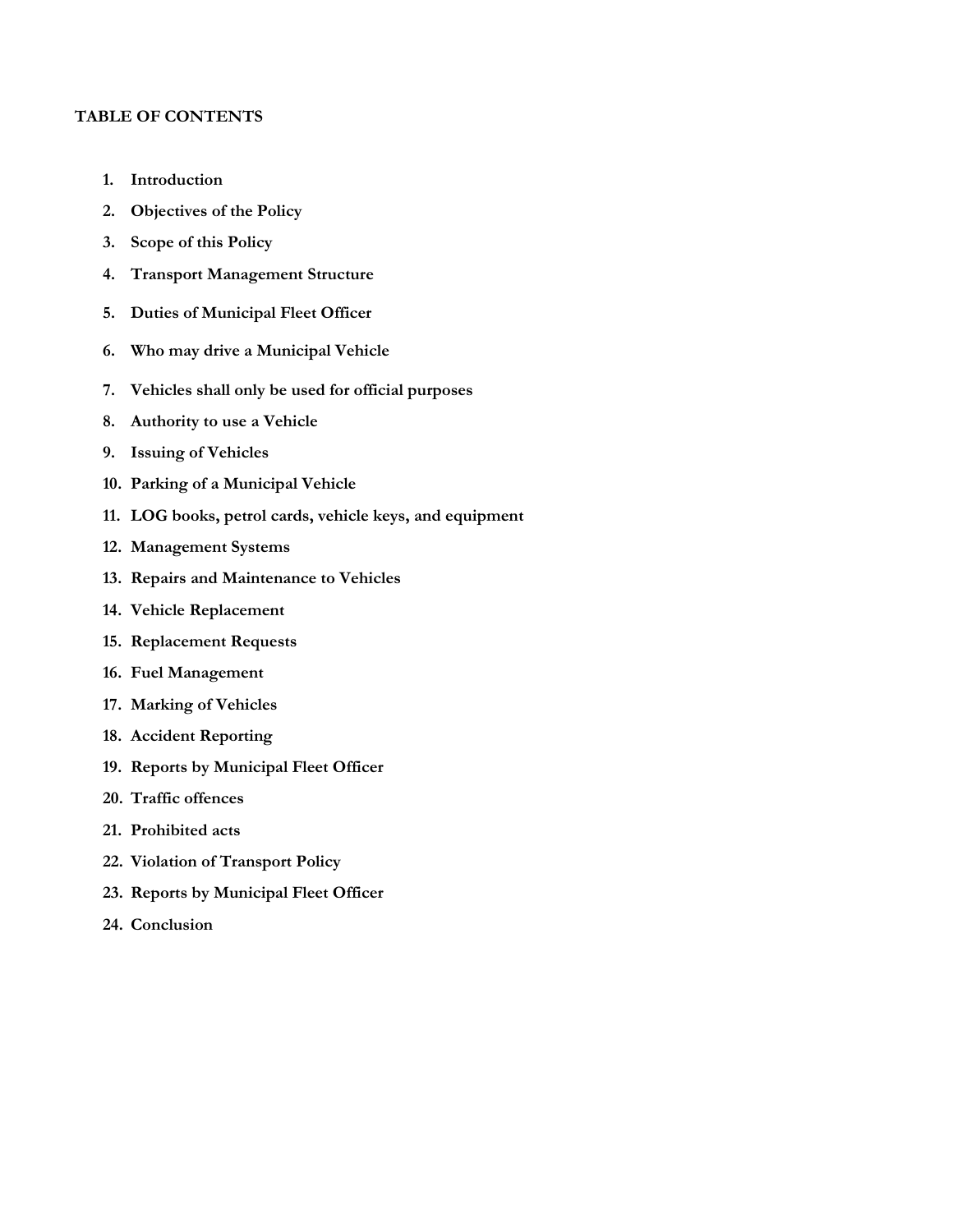# **1.INTRODUCTION**

This policy is intended to improve effective and efficient management of transport to improve delivery in the Municipality.

This policy entails operational controls which explain clearly who can use a vehicle with regards to drivers, passengers, authority to use, issuing, parking, log books, fuel management, fuel cards, keys, equipment as well as the no smoking policy in the municipal vehicles.

The transport management system is included in the policy and consists of the key performance indicators which must be kept for each vehicle. Monthly fleet report should be compiled.

The Maintenance and Replacement Policy is included to ensure that vehicles are serviced and properly utilized to support the Council in the attainment of its objectives. Emphasis is placed on vehicle allocation according to the departmental needs.

# **2. OBJECTIVES OF THE POLICY**

Is to co-ordinate the management of the Council transport by means of control measures which are applicable to all Political Office Bearers, Departments, Division and Section of the Council's operations.

To manage the use of credit cards while utilizing hired cars.

To prescribe requirements relating to the utilization and maintenance of such transport by employees and Political Office Bearers of theCouncil.

## **3. SCOPE OF THIS POLICY**

This policy is intended to cover:

- i. the use of road transport within the Council and the use of vehicles owned by Council;
- ii. the use of vehicles hired by the Council from companies in the private sector;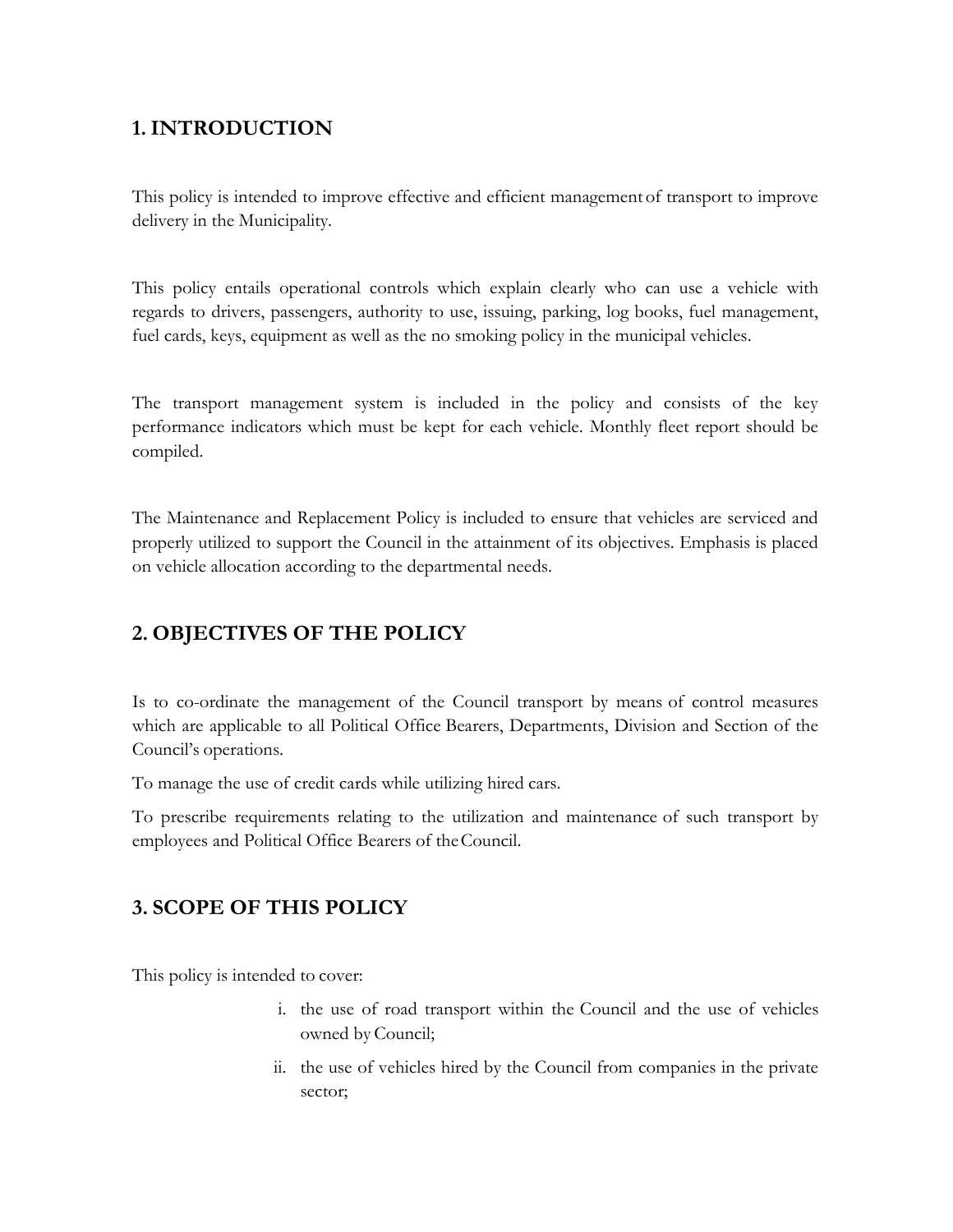- iii. To differentiate between pool vehicles and vehicles allocated to the various departments.
- iv. Except in the case employees who travel or are required to beyond the boundaries of Mohokare Municipality, this policy does not apply to the use of subsidized vehicles which will be subject to a separate policy document.

## **4. TRANSPORT MANAGEMENT STRUCTURE**

Transport in the Council is a tool by which service is delivered.

The Council or the Municipal Manger as the case may be, shall appoint an employee who shall be designated as the Municipal Fleet Officer for the purpose of controlling all vehicles in the ownership of the Council, allocating such vehicles to departments of the Municipality and generally performing such duties as are contained in this policy.

Unless otherwise directed by the Council, the Municipal Fleet Officer shall be responsible to and shall report to the Chief Financial Officer.

Heads of departments will be held responsible for management of vehicles allocated to their respective departments.

Unit managers will be held responsible for management of vehicles allocated to their respective units.

## **5. DUTIES OF MUNICIPAL FLEET OFFICER**

The Duties of Municipal Fleet Officer shall include thefollowing:

- i. To maintain a register of all transport in the ownership or under the control of the Council;
- ii. To differentiate between POOL and ALLOCATED plant and vehicles.
- iii. To maintain a list of all transport allocated to departments ofthe Municipality.
- iv. To allocate in consultation with Heads of departments sufficient transport to meet the operational requirements of departments;
- v. To attend the licensing of all transport in the ownership or under the control of the Council.
- vi. To monitor the insurance of all transport in the ownership or under control of the Municipality.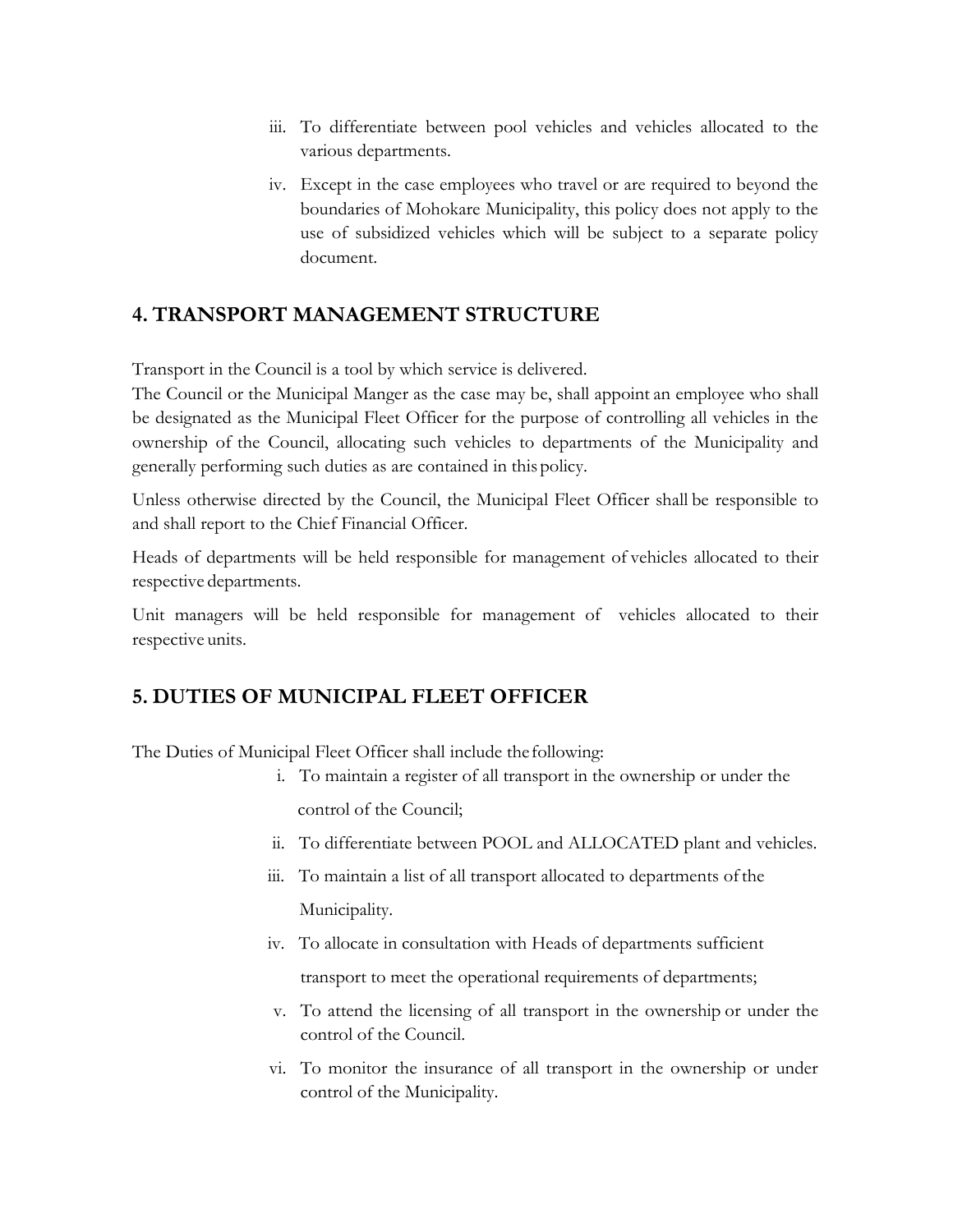- vii. To monitor and make arrangements for the regular repairs and maintenance of transport of Council.
- viii. To monitor and ensure that log books are maintained in respect of all transport in the ownership or under the control of the Municipality.
- ix. To procure and control the issue of fuel required by vehicles in respect of the pool vehicles under the control of the Municipality.
- x. To recommend to Chief Financial Officer with respect to all vehicles that need to be disposed of and any vehicles that need to be replaced or additionally purchased.
- xi. To attend the insurance claims on behalf of the Municipality in respect of the loss or damage to transport in the ownership or under the control of the Council.
- xii. To attend to accidents and other claims submitted against the Municipality arising out of damage to transport to the Municipality and/or injury to its employees and/or Political Office Bearers.
- xiii. To ensure that drivers are in possession of the required driving license;
- xiv. To take such measures as are necessary and in consultation with the Municipal Manager and Heads of Departments to ensure that transport on the Municipality is not abused;
- xv. To institute in consultation with Heads of Departments and Personnel department or responsible Division of Municipal disciplinary action against drivers and employees of the Municipality who contravene this Policy or any instruction issued by the Chief Financial Officer and any head of the department in terms of this policy or who contravene any road traffic legislation or in any manner that causes or contribute to the loss or damage to transport owned by the Municipality or under the control of the Municipality that in any manner abuse the transport facilities of the Municipality.
- xvi. To recommend, through the Municipal Manager, that disciplinary action be taken against Political office bearers who contravene the provision of the policy.
- xvii. To submit through the CFO such statistical and other report as may require either for the Municipality or Departmental purpose on the utilization and allocation of transport or any other matter associated with transport.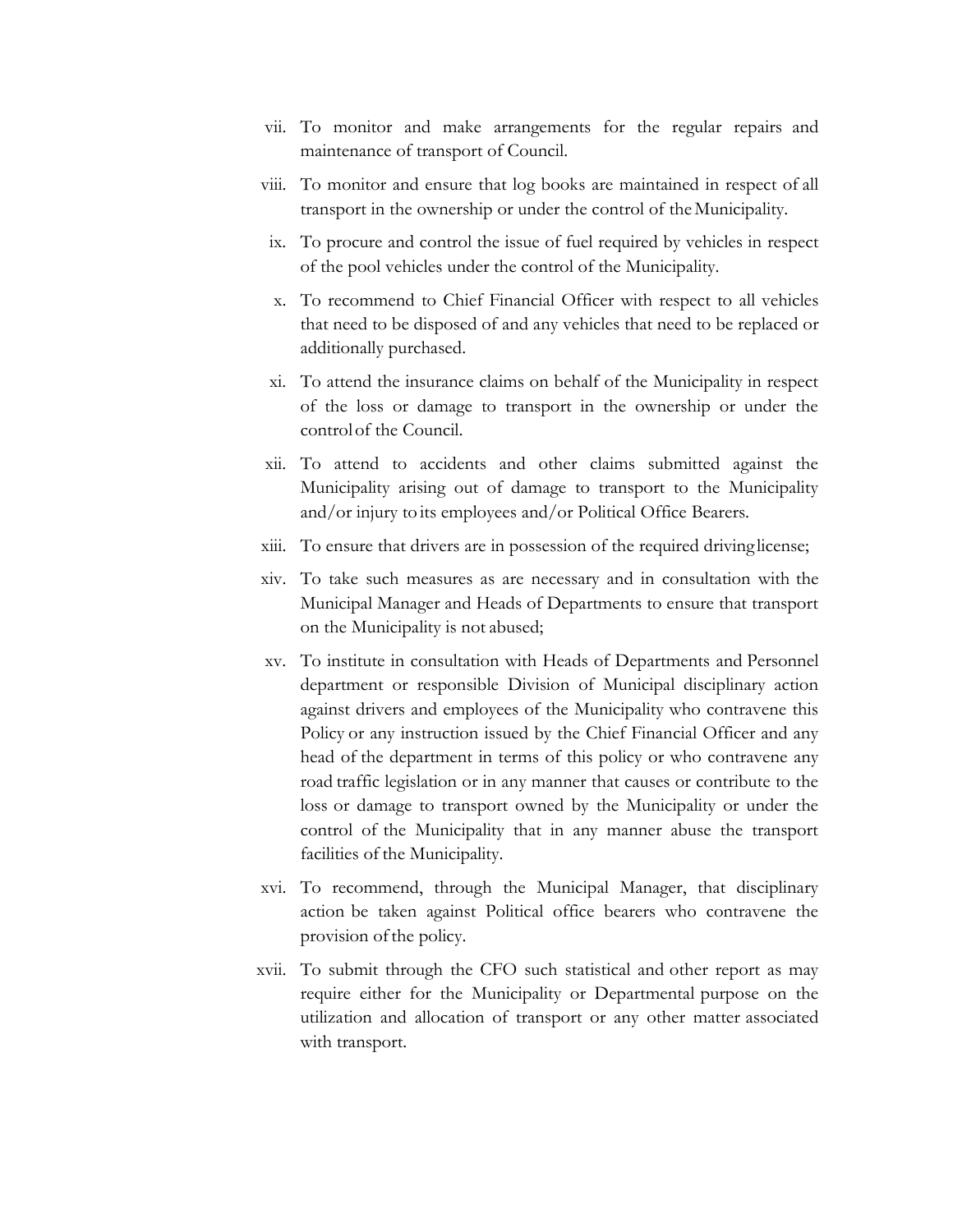## **6. WHO MAY DRIVE A MUNICIPAL VEHICLE**

#### POOL VEHICLES

- a. i. A Municipal vehicle may only be driven by a Municipal Employee with the requisite trip authority and signed by Headof Department or an official designated by the MunicipalManager.
	- ii. The aforesaid trip authority must relate to a trip necessary for the performance of a line function of a Department or in furtherance of the lawful aims and or objectives of the Municipality.
- b. An employee who has been in possession of the valid driver's license for at least 12 months
- c. The employee will be subjected to an assessment by the Traffic Law Enforcement Division

#### ALLOCATED VEHICLES

- i. A Municipal vehicle may only be driven by a Municipal Employee with the requisite trip authority and signed by the unit manager or an official designated by the MunicipalManager.
- ii. The aforesaid trip authority must relate to a trip necessary for the performance of a line function of a Department or in furtherance of thelawful aims and or objectives of the Municipality.

## **7. VEHICLES SHALL ONLY BE USED FOR OFFICIAL PURPOSES**

#### **i. VEHICLES**

- 1. Only an employee of the Municipality may drive a Municipal vehicle and only for purposes connected with his or her official duties.
- 2. A councilor in receipt of a travelling allowance may not use a municipal vehicle for the performance of his/duties as a counselor.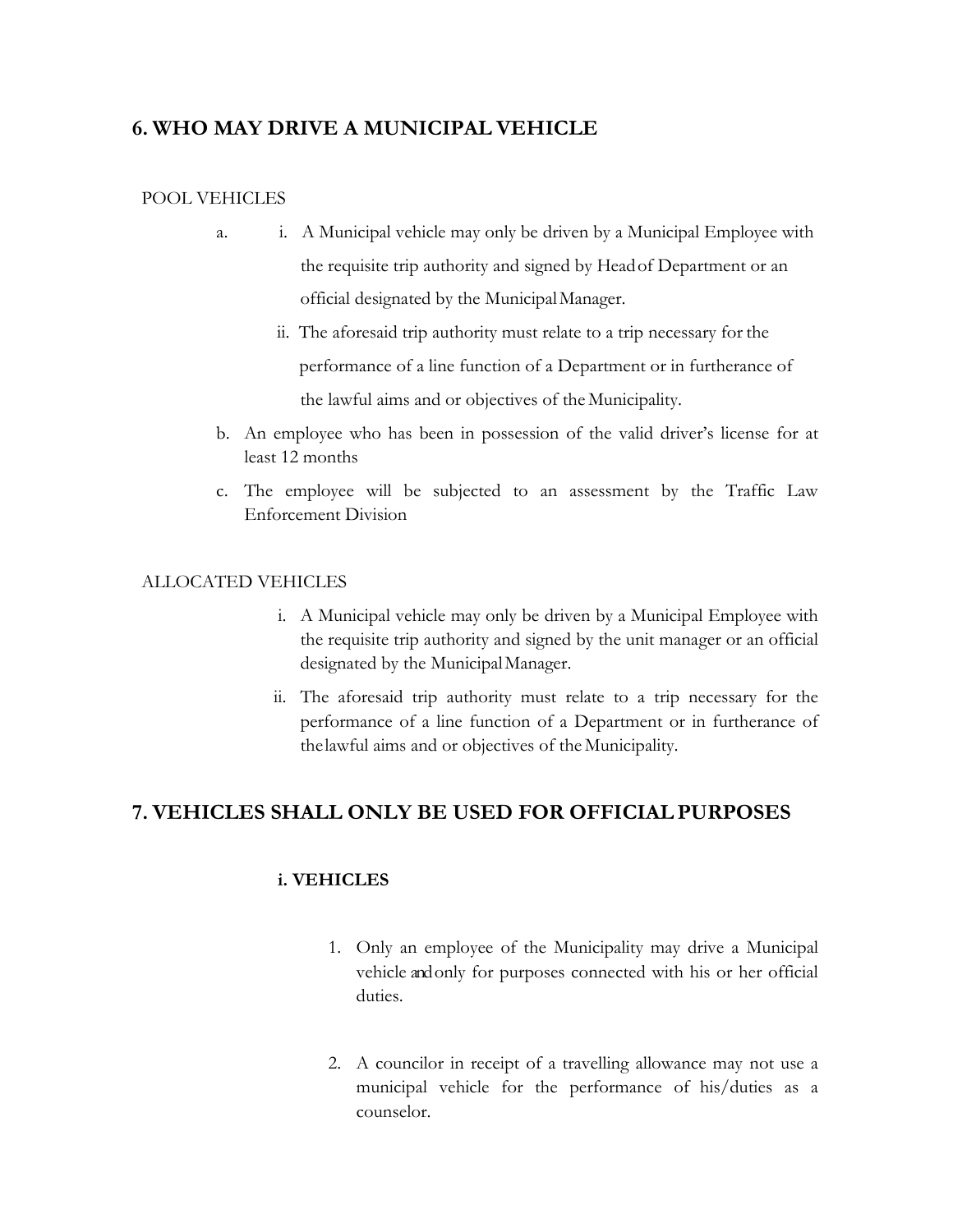- 3. The driver of a Municipal vehicle must have an unendorsed driver'slicense and this license must be checked for validity by theMunicipal Fleet Officer on a six months' basis.
- 4. The Municipal Fleet Officer shall keep a register for employees todrive Municipal vehicles.
- 5. Councilors should be allowed to use Council vehicles to assist themon Council duties. Municipal vehicles.
- 6. The employees who is receiving a travelling allowance is not allowed to use the municipal vehicles e.g. Managers, Accountants etc.

## **ii DRIVERS**

- 7. Only employees of the Municipality including Section 57 Managers and the person performing duties associated with the activities of the Municipality maybe conveyed as a passenger in a vehicle of the Council and such travel must be work-related.
- 8. The conveyance of casual or unauthorized passengers in a vehicle of the Municipality is not permitted under any circumstances.
- 9. Family members of employees of the Municipality may not be conveyed inofficial transport.

# **8. AUTHORITY TO USE A VEHICLE**

#### **i. POOL VEHICLES**

Two Cars – Must be stored at the municipal offices. Any deviation – e.g. Return from trip after 18h00, verbal authority to be obtained from officer in charge.

All vehicles must be issued on the day of travel unless prior approval to park the vehicle at the home of the driver has been obtained. Report to the Municipal and Fleet Officer or any other HOD with consultation of HODif not available.

The original of the trip authority must be carried in the vehicle and a copy thereof shall be retained by the Municipal Fleet Officer for accounting and reporting purposes.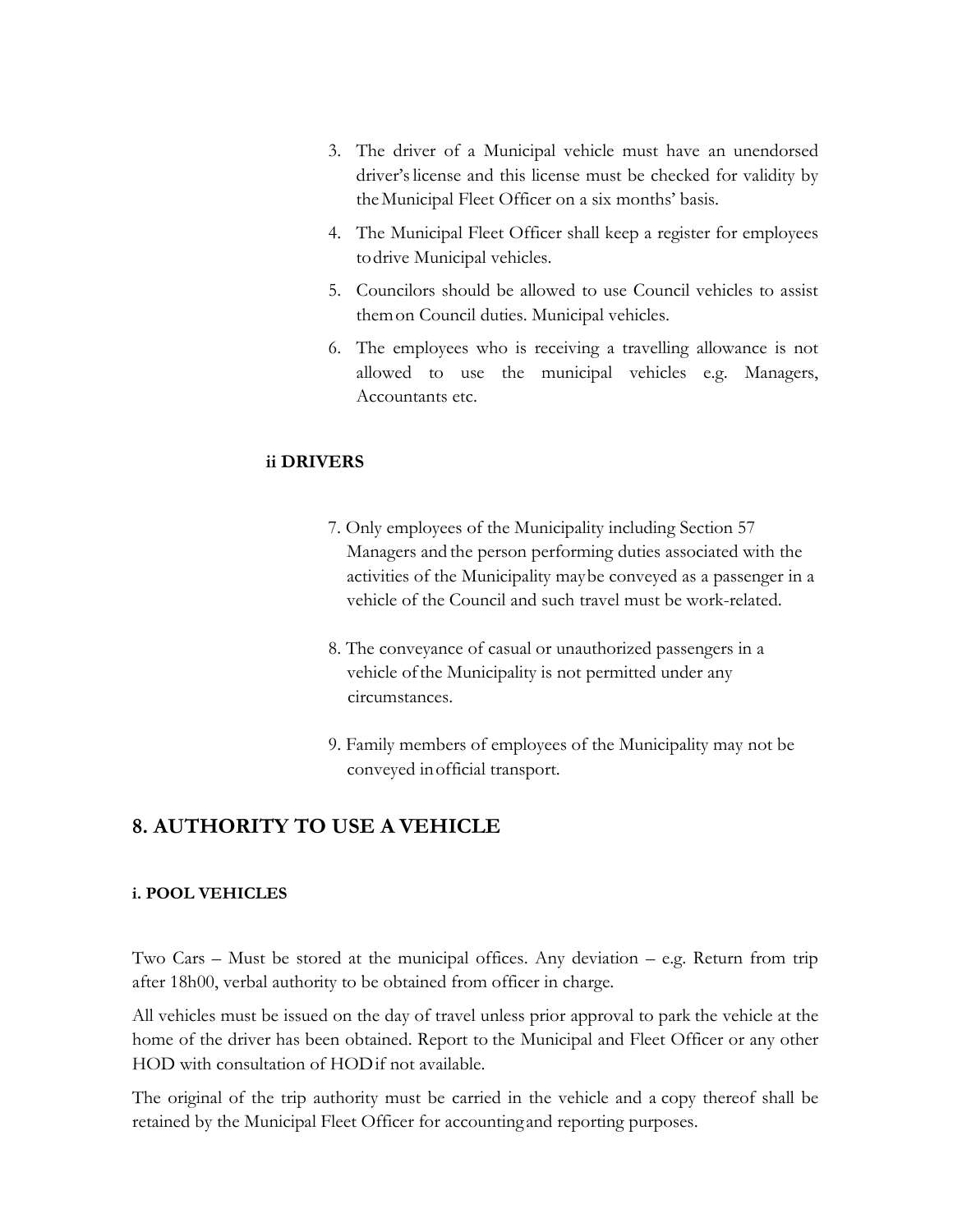#### **ii. OTHER VEHICLES**

To be stored at the Municipal Offices and Kragstasie. Any deviation – e.g. Return from trip after 18h00, verbal authority to be obtained from the unit manager.

If a vehicle is allocated to an employee of the Municipality the employee may store the vehicle in a safe location at his home.

## **9. ISSUING OF VEHICLES**

- i. 1. The Fleet Officer or other delegated person, will issue a vehicle to an authorized driver after complying with the following procedures:
	- 2. The person issuing the vehicle will complete a pre-trip inspection form.
	- 3. The driver will sign the pre-trip-inspection form in the presence ofthe officer issuing the vehicle.
	- 4. The driver, by signing the vehicle issue form, certifies thereby thatthe details contained therein are correct and that he/she assumes the responsibility for the vehicle and the issue items of equipment thereon.
	- 5. The vehicle issue form part of the trip authority.
	- 6. The officer issuing the vehicle will take a receipt of a returned vehicle by following same procedure referred to in 6.5.5 and shall endorse on the vehicle issue form mileage traveled by the driver and condition of the vehicle.
	- 7. The Issuing officer shall furthermore, require thedriver to produce all petrol slips for petrol purchased during an extended trip for the purpose of verifying fuel and costs incurred in connection with the purchase of fuel by a driver who drives a vehicle on an extended trip and is not issued with petrol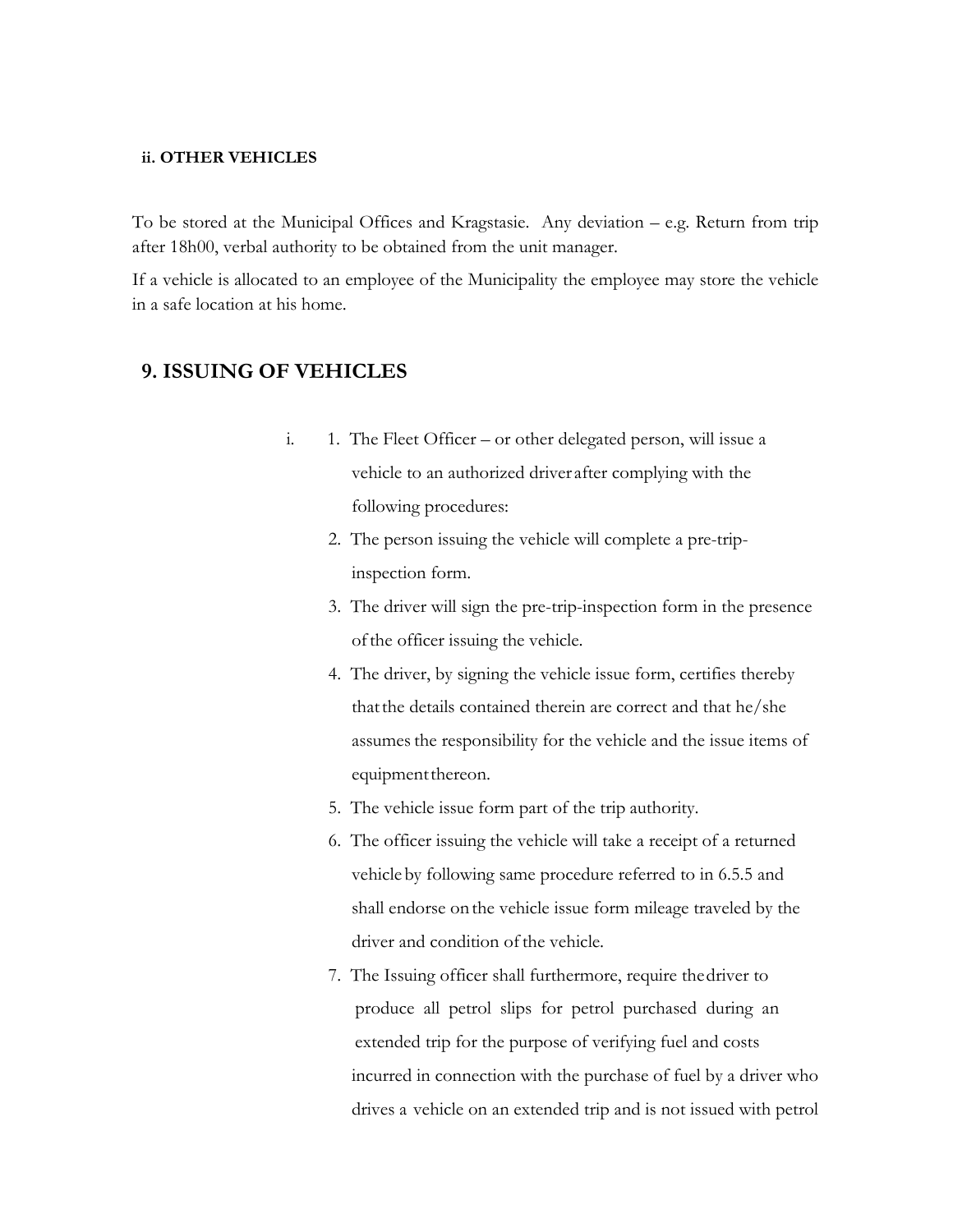card.

#### **10. PARKING OF A MUNICIPAL VEHICLE**

- d. Under normal circumstances vehicles must be parked at the Municipal office or where applicable the home of the official.
- e. The Fleet Officer must allocate an approved parking place for each vehicle.
- f. The driver of the Municipal vehicle is responsible for ensuring that the vehicle is parked as safely as circumstances permit.
- g. Permission may be granted for a vehicle to be parked at home of an employee subject to the conditions contained in paragraph 7.6.

#### **1. A vehicle may be parked at home of a driverif:**

- i. The employee will be leaving early in the morning or returning late at night.
- ii. The home of the employee is at a place between the municipal office or place of work and the end point of the trip such that it is not economical for an employee to return the allocated vehicle to a municipal vehicle depot and collect it the following day.

#### **2. Employee on Stand-by**

i. The employee is on stand-by and there is no means by which he/she can be transported in official transport in the event of a call out or in the event of the provision of official transport proving in such circumstances not to be cost effective.

## b. **SPECIAL CONDITIONS PERTAINING TO VEHICLES PARKED ATTHE HOME OF EMPLOYEES:**

i. Whilst the vehicle is parked at the home of an employee, it may not be used for any non-work or private purposes.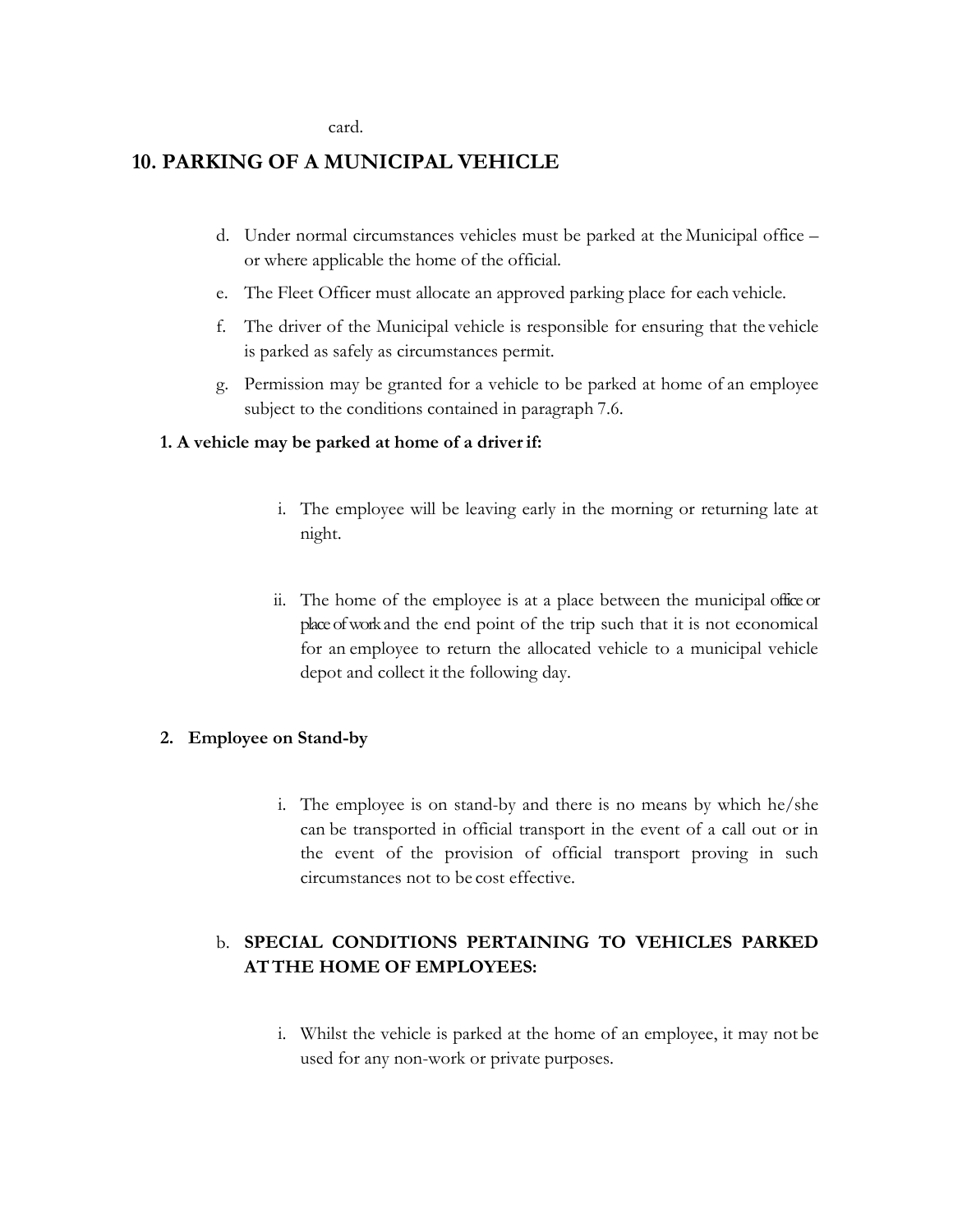- ii. If an emergency arises whilst a vehicle is parked at the home of an employee necessitating the use of vehicles, then a signed trip authority for the movement of such vehicles must be obtained within 24 hours ofthe journey.
- iii. The private use of a vehicle while parked at the home of an employee will lead to withdrawal of the privilege and possible disciplinary action against the officer concerned.

Upon acceptance of this policy by the Council all previously agreed rights granted to employees to park vehicles at their homes are withdrawn and they must reapply for such permission in terms of thispolicy.

> iv. Applications will be directed to the fleet officer who will pass it to the CFO and relevant steps will be followed until it reachesthe Council for resolution.

# **11. LOG BOOK, PETROL CARDS, VEHICLE KEYS, AND EQUIPMENT**

- c. The Municipal Fleet Officer will ensure that every vehicle is provided with a log book for the recording of mileage and other information concerning a trip in the vehicle in which such log book relates. Log Book shall be suitably endorsed with the name of the Council and the vehicle description and the registration number to which it relates.
- d. The driver takes the responsibility of the log book, keys and petrol cards once the vehicle has been accepted and signed for as being received and until it has been received back in by the Municipal Fleet Officer. At the end of trip.

All vehicles keys should be kept in a locked cabinet in the office of the issuing officer when a vehicle has not been issued. A spare set of keys of all vehicles should be kept in a theft and fire proof office safe.

- e. The petrol card is to be treated as cash and the driver will be held responsible for transactions that take place on it whilst it is in his/her possession. All receipts must be made available.
- f. All fuel receipts must be kept and made available upon request to the FLEET officer.
- g. It is the responsibility of the driver to complete the vehicle log book legibly and accurately.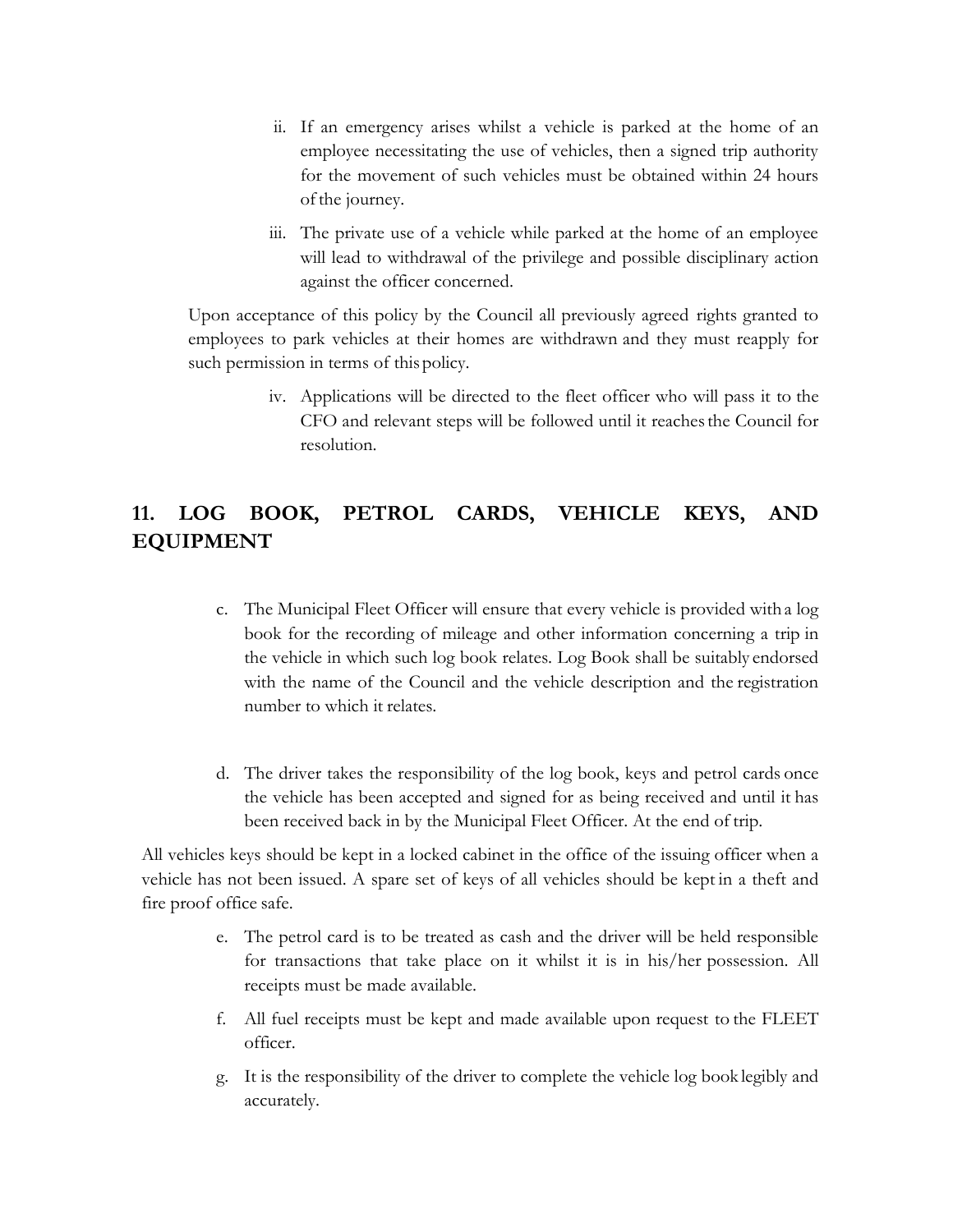h. Loose vehicle equipment e.g. the spare wheel, toolkit and jack will be checked at the time of issuing of the vehicle to the driver and it is the responsibility of the driver to safeguard such equipment until the driver is returned to the Municipal Fleet Officer. The driver will be required to replace any items that have been lost whilst the vehicle is under his/her control.

### **12. MANAGEMENT SYSTEMS**

The following key performance indicators must be kept for eachvehicle:

- i. Kilometers traveled
- ii. Fuel utilization
- iii. Total maintenance costs
- iv. Running cost per kilometer
- v. Performance
- i. These key indicators are to be calculated on the fleet monthly summary form. This will be filled by Municipal Fleet Officer and a copy sent to the CFO on or before the  $10<sup>th</sup>$  working day of the following month.

## **13. REPAIRS AND MAINTENANCE TO VEHICLES**

- j. It shall be the responsibility of the driver to report any mechanical or other defects to the Unit Manager, when a vehicle is returned to him/her at the end of a trip.
- k. While a vehicle is under warranty of the Manufacturer only dealers approved by the manufacturer will be used for the repair of a vehicle. All warranty work must be claimed from dealers.
- l. The Municipal Fleet Officer must make arrangements with the Municipal Garage/ or privately owned garages where no municipal garage exist or where a municipal garage cannot repair a vehicle for regular repairs.
- m. The Municipal Fleet Officer shall retain copies of the job cards and invoices issued in respect of vehicles maintained or repaired so that maintenance and repairs on vehicles may be monitored at regular intervals. Repairs and maintenance costs also should be reported quarterly to the Council in any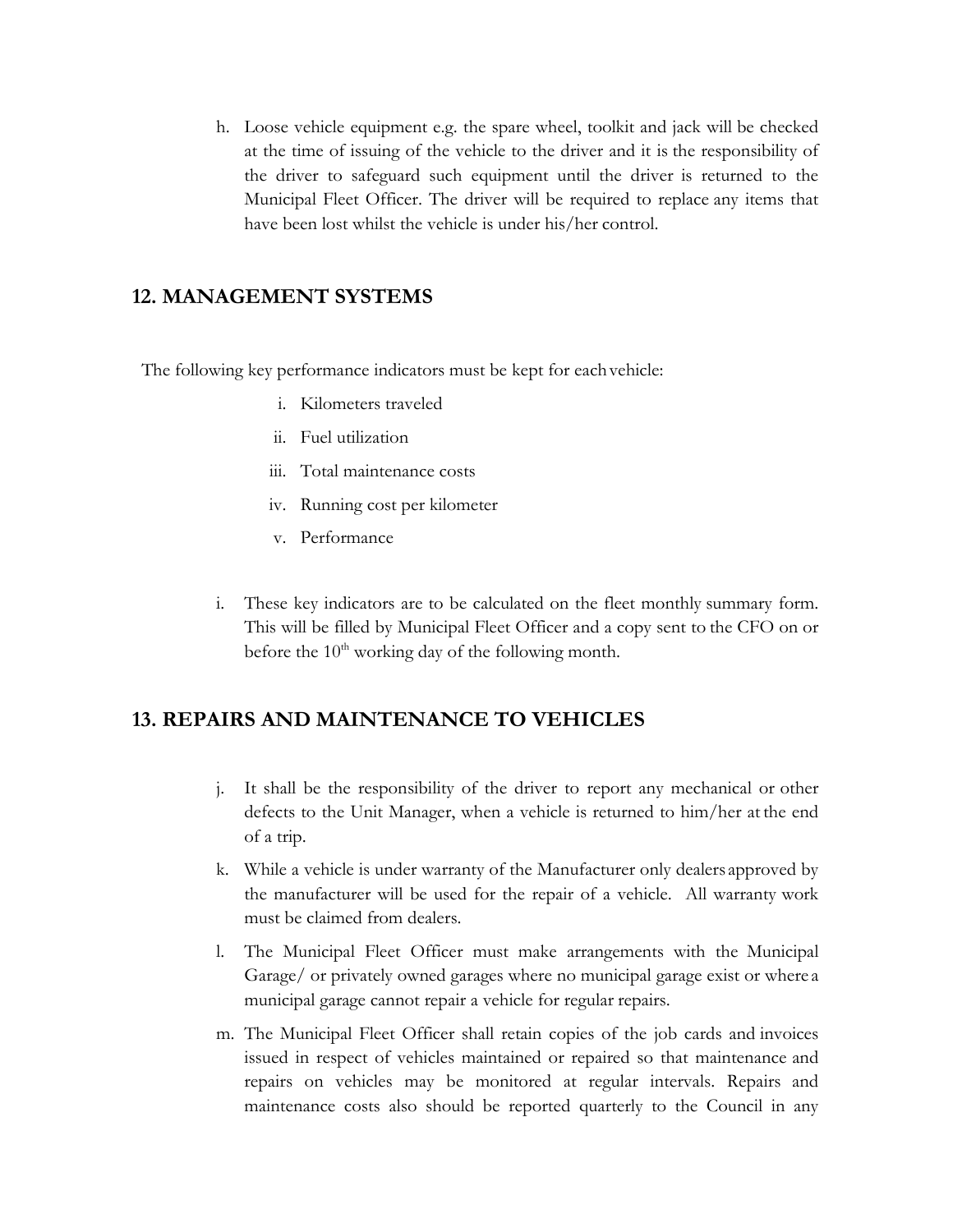report which the Municipal Fleet Officer may prepare for consideration by the Municipal Manager or Council.

## **14. VEHICLE REPLACEMENT**

- n. The Municipal Fleet Officer shall be responsible for the identification of vehicles requiring replacement according in compliance with Supply Chain Management.
- o. If a vehicle is considered to be beyond economic repair all supporting information should be sent to the CFO for submission by way of report to the Council for consideration.
- p. In determining whether or not a vehicle should be replaced, theMunicipal Fleet Officer shall take the following guidelines into account:
	- i. Both time and distance are often used to determine the need to replace vehicles, but the most accurate factor to be used is vehicle cost. There are two elements for vehicle cost namely the capital purchase of the vehicle and the running cost per kilometer.
	- ii. The best simplest method to allocate capital cost is to split the cost of replacing the vehicle over the number of kilometers traveled. Conversely the running cost per kilometer will increase as more kilometers are traveled and more complex maintenance is required.
	- iii. The vehicle should be replaced if the running cost per kilometer of the old vehicle is higher than the full cost per kilometer of the new vehicle.
	- iv. Running cost per kilometer of the old vehicle is calculated by adding fuel cost per kilometer and the maintenance cost per kilometer. These will be both available from the vehicle's file and the monthly fleet report form and should be averaged over a three to six months' period. The overall cost per kilometer of a new vehicle can be calculated by taking the capital cost per kilometer and adding this to the expected running cost per kilometer. The expected life of the vehicle can be estimated using management data for vehicle of given type and the expected running cost can also be taken from current data for vehicles ofthis type.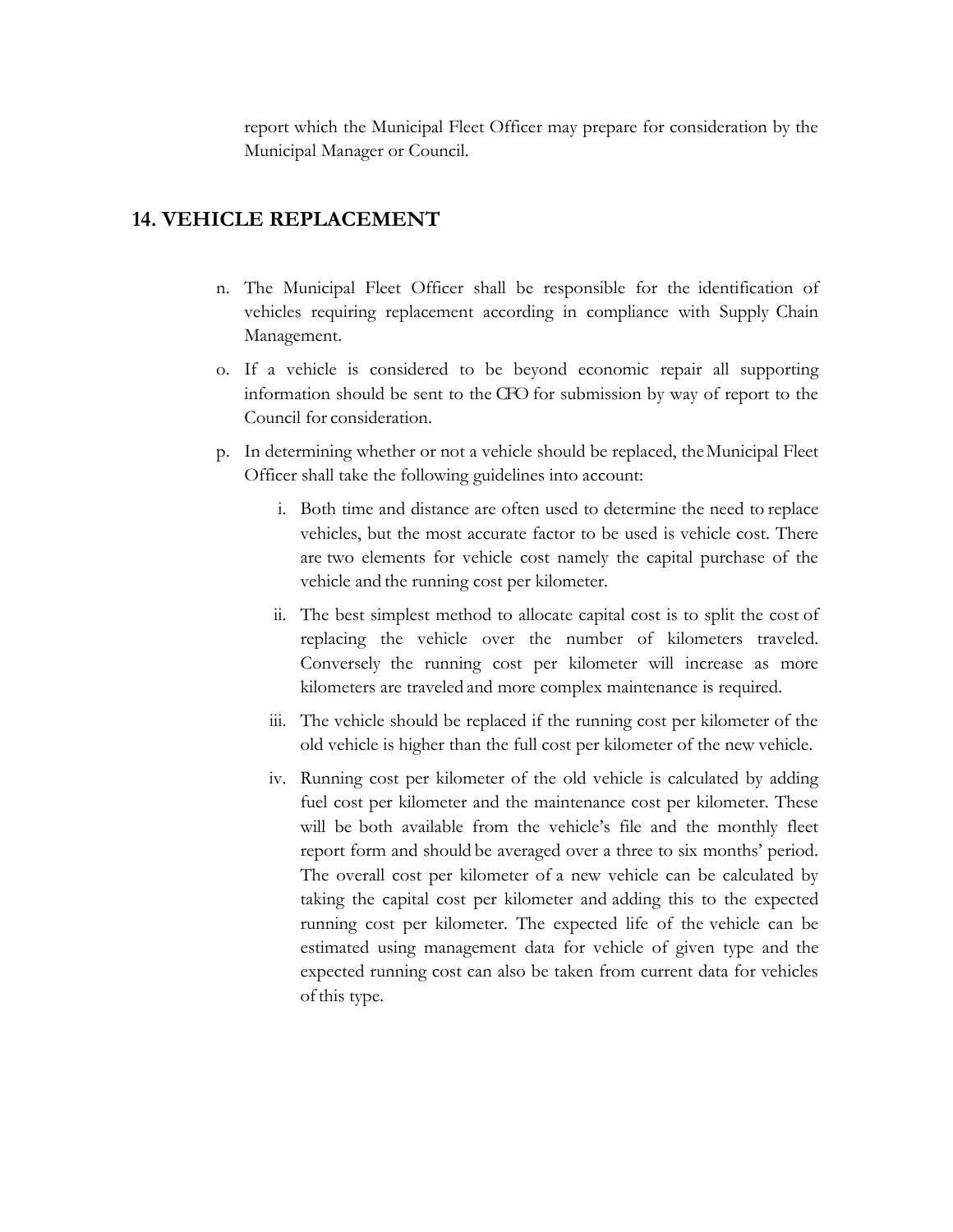# **15. REPLACEMENT REQUESTS**

- q. The Council shall annually budget for the replacement of vehicles.
- r. Requests for new or replacement vehicles should be submitted by the Municipal Fleet Officer to the Chief Financial Officer not later than the 30<sup>th</sup> November of each year. The Chief Financial Officer should be provided with full details pertaining the need to replace a vehicle including the running cost per kilometer of the current vehicle, utilization, availability and needs satisfaction indicators for fleet as a whole.

# **16. FUEL MANAGEMENT**

- s. The Municipal Fleet Officer will be responsible for the maintaining all records regarding the purchase of the fuel and oil requirements of the Council and the recording, allocation and controlover such requirements.
- t. The Municipal Fleet Officer must ensure that fuel and oil supplies received are accurate in accordance with official order instructions.
- u. Fuel and oil may only be issued to drivers of official vehicles and an accurate record of all supplies shall be maintained and recorded in the fleet management report.

# **17. MARKING OF VEHICLES**

The Municipal Fleet Officer shall ensure that all vehicles belonging to or under the control of the Council are properly marked and identifiable as vehicles of the Council.

# **18. ACCIDENT REPORTING**

In the event of an accident involving a municipal vehicle, the following procedures must be followed by the driver:

The driver shall obtain:

- The full name of the driver of the other vehicle
- The address of the driver of the other vehicle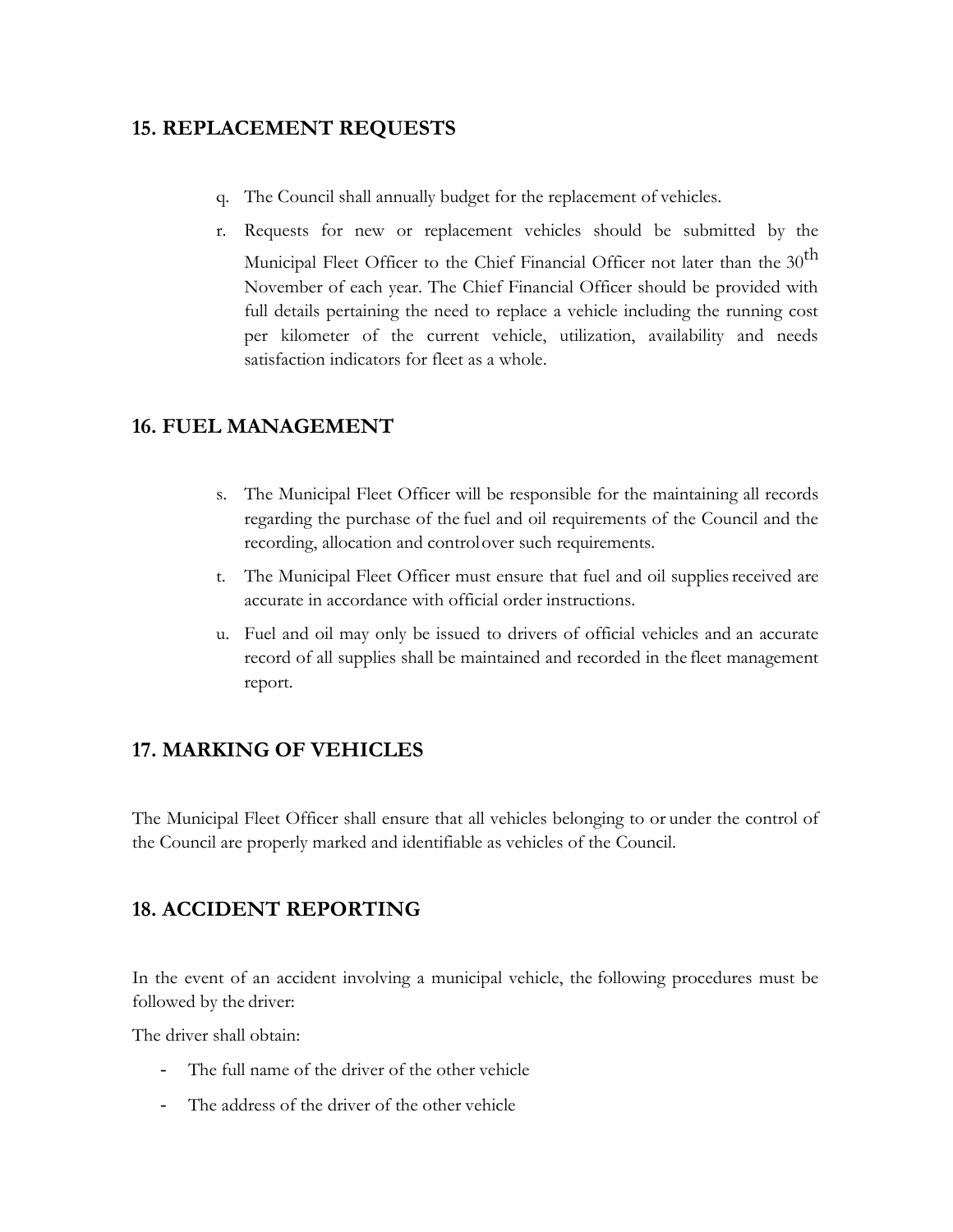- The telephone number of the driver of the other vehicle
- The place of employment and telephone number of employer
- The registration number of the other vehicle
- Names, addresses and telephone numbers of witnesses, if any
- Location details of the accident scene (street, suburb, town)

The driver must report the accident to the nearest office of the SAPS immediately and a C.R number must be obtained, unless the driver is unable to report due to death or otherwise.

The driver must furthermore report the accident to Municipal Fleet Officer within a period of 24 hours from time of the accident and complete theprescribed accident report.

The Municipal Fleet Officer shall be responsible for the completion of all insurance claim forms, accident reports and the processing and monitoringof insurance claims.

Under no circumstances may driver of the municipal vehicle involved in an accident admit responsibility for the accident or sign acknowledgement inthis regard.

Under no circumstances may the driver of municipal vehicle authorize repairs to the other vehicle of the other party involved in accidents with municipal vehicle.

The driver involved in an accident should contact Fleet Officer / unit manager for towing of the vehicle.

The security manager will investigate on issues ofpaying back damages.

# **19. THEFT OF VEHICLES / HI JACKING**

In the event of municipal vehicle, the driver is required to notify the South African Police Services and Municipal Fleet Officer immediately or whenever possible;

The driver shall also be responsible for obtaining a C.R. reference number from SAPS which will be conveyed to the Municipal Fleet Officer for insurance purposes.

The driver of a municipal vehicle is not entitled to compensate from the Council in respect of personal property stolen from or conveyed in a Municipal vehicle and shall bear the sole responsibility for such loss.

All monies received by the Council as a result of an insurance claim shall be paid into Revenue Fund of the Council and may not be used to purchase replacement vehicles unless the Council directs otherwise and after obtaining all approvals to incur such expenditure.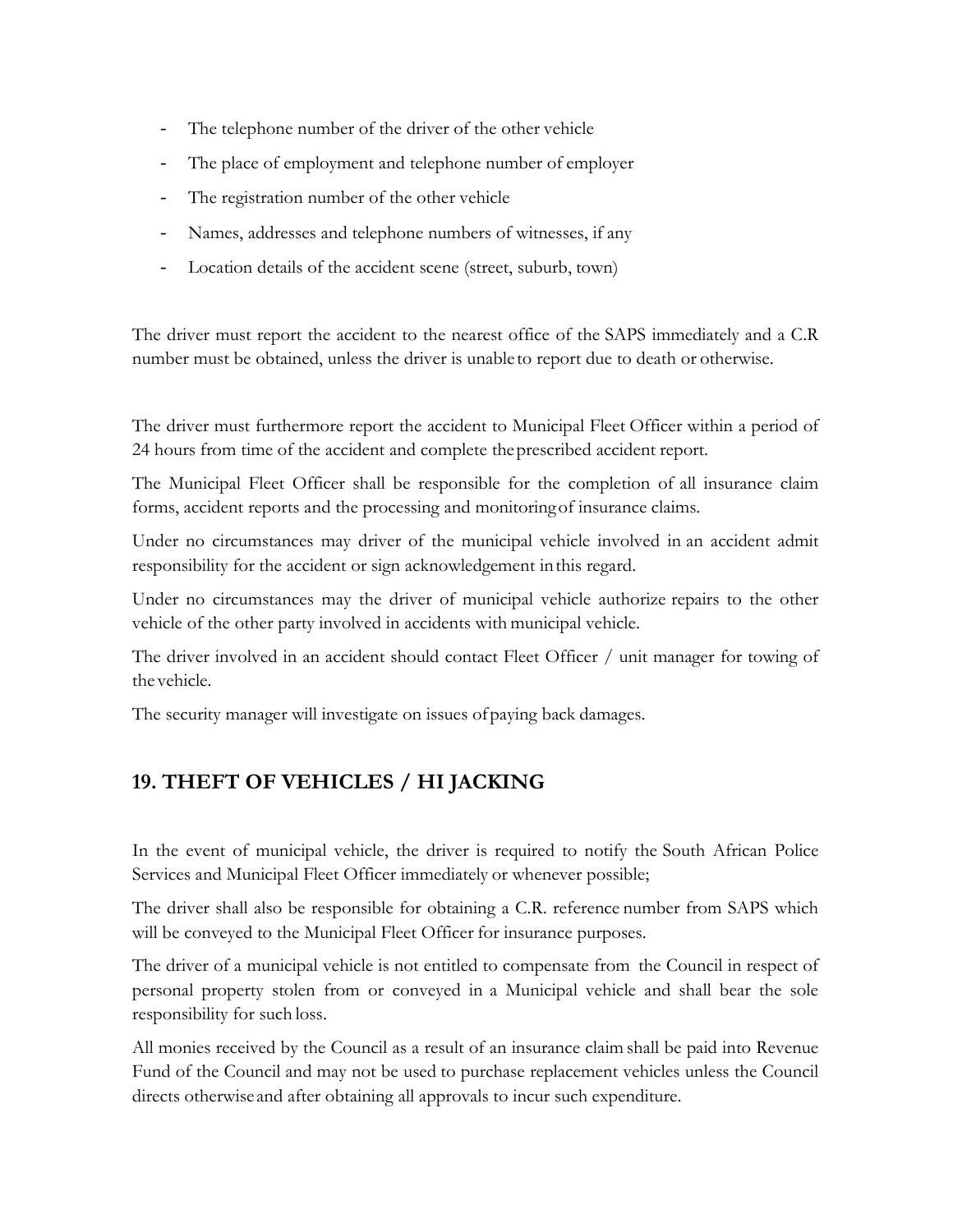## **20. TRAFFIC OFFENCES**

The driver of the vehicle shall diligently obey all traffic laws and shall be responsible for the payment of all traffic fines which may be attributedto his/her negligence.

# **21. PROHIBITED ACTS**

No employee of the Council not in possession of a valid driver's license of the required code shall drive or be permitted to drive a Municipal vehicle.

No employee shall drive or be permitted to drive an unlicensed vehicle ofthe Council.

No employee shall drive a municipal vehicle under the influence of liquor or drugs.

No employee shall be permitted to convey or transport the goods / property of other persons in a municipal vehicle.

# **22. VIOLATION OF TRANSPORT POLICY**

A violation of this policy may lead to disciplinary action being instituted against an employee or Political Office Bearer of the Council. An employee found guilty of violating this policy may also be suspended from using a Municipal vehicle.

Traffic Officers or law enforcement officers of the Council are hereby authorized to apprehend and charge employees and Political Office Bearers of the Council who contravene the contents of this policy in cases where such contravention amounts to a criminal offence and in particular theft, fraud, misuse of vehicle include negligentdriving.

# **23. REPORTS BY MUNICIPAL FLEET OFFICER**

The Municipal Fleet Officer shall, on a monthly basis provide the Municipal Manager with written report containing details of:

- a. The vehicles in the ownership or control of the Council
- b. Vehicle allocated to various departments of the Council
- c. The mileage traveled by each vehicle during the previous month.
- d. The fuel consumption of the vehicles used during the month and the cost of such fuel.